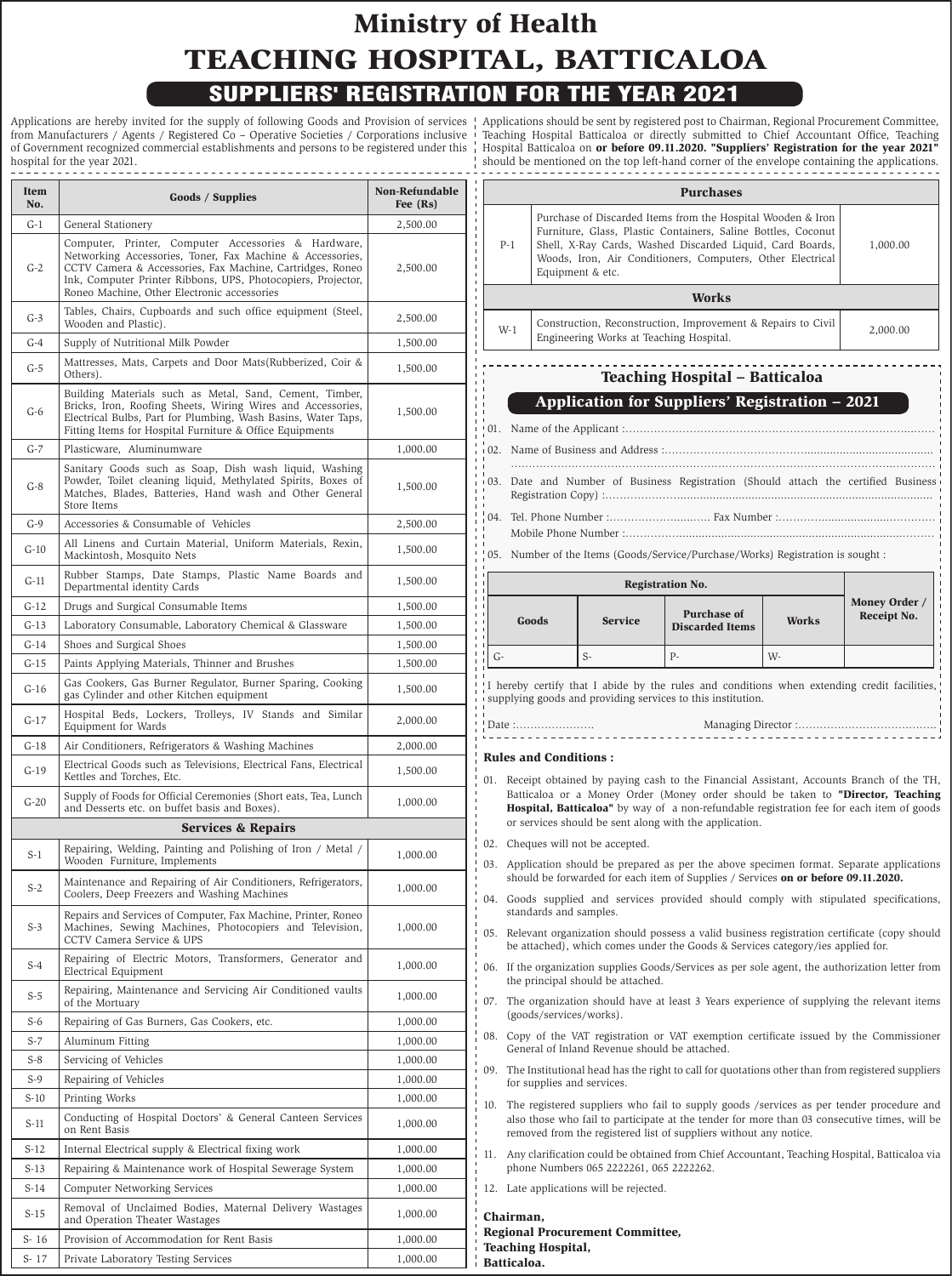## சுகாதார <del>அ</del>மைச்சு

போதனா வைத்தியசாலை - மட்டக்களப்பு

## 2021 ஆம் ஆண்டிற்கான வழங்குநா்களை பதிவு செய்தல்

கீழ்வரும் பொருட்கள் மற்றும் சேவைகளை வழங்குவதற்காக வழங்குநா்களை பதிவு செய்வதற்கான விண்ணப்பங்கள் உற்பத்தியாளா்கள்/முகவா்கள்/ பதிவுசெய்யப்பட்ட கூட்டுறவுச்சங்கங்கள்/கூட்டுத்தாபனங்கள்/அரசினால் அங்கீகரிக்கப்பட்ட வியாபாரதாபனங்கள் மற்றும் தனியாா்களிடமிருந்தும் கோரப்படுகின்றன.

விண்ணப்பங்கள் பதிவுத்தபால் மூலமாகவோ அல்லது நேரடியாகவோ பணிப்பாளர், போதனா வைத்தியசாலை, மட்டக்களப்பு என்ற முகவரிக்கு 09.11.2020ஆம் திகதி அல்லது அதற்கு முன்னா் கிடைக்கக்கூடியதாக அனுப்பி வைக்கப்படல் வேண்டும். விண்ணப்பங்கள் அனுப்பி வைக்கப்படும் தபால் உறையின் இடதுபக்க மேல் மூலையில் ''2021 ஆம் ஆண்டுக்கான வழங்குநா்களை பதிவு செய்தல்'' எனக் குறிப்பிட்டு அனுப்பப்படல் வேண்டும்.

jpfjp: **……………………….. …………………….. ………………………………………….. ………………………………………..** முகாமைப்பணிப்பாளர்

#### நிபந்தனைகள்:

- 01. மீளளிக்கப்படாத கட்டணமாக ஒவ்வொரு வகைப்பொருட்கள்/சேவைகளை வழங்குதலுக்கும் குறிப்பிடப்பட்ட தொகையினை வைத்தியசாலை நிதி உதவியாளாிடம் செலுத்திப் பெற்ற பற்றுச்சீட்டு அல்லது "வைத்தியசாலை பணிப்பாளா், போதனா வைத்தியசாலை, மட்டக்களப்பு" என்ற பெயரில் பெறப்பட்ட காசுக்கட்டளையினை இம்முகவரிக்கே விண்ணப்பத்துடன் இணைத்து அனுப்புதல் வேண்டும்.
- 02. காசோலை ஏற்றுக் கொள்ளப்படமாட்டாது.
- 03. ஒவ்வொரு வகைப்பொருட்கள்/சேவைகள்/வேலைகள்/கொள்வனவுகளுக்கும் தனித்தனியான விண்ணப்பங்களை மேற்குறிப்பிட்ட மாதிரிக்கமைய தயாரித்து 09.11.2020 திகதிக்கு முன்னர் அனுப்பி வைத்தல் வேண்டும்.

04. பொருட்கள்/சேவைகள்/வேலைகள்/கொள்வனவுகள் வைத்தியசாலையால் குறிப்பிடப்படும் மாதிரிக்கமைவானதாகவும் தரமானதாகவும் இருக்க வேண்டும்.

- 05. சம்பந்தப்பட்ட நிறுவனம் செல்லுபடியான வியாபார பதிவுப்பத்திர பிரதியினையும் இணைக்க வேண்டும். அது விண்ணப்பித்த தன்மைக்கு ஏற்ற பொருத்தமான பதிவாக இருத்தல் வேண்டும்.
- 06. பொருட்கள் சேவைகள் விநியோகிக்கும் நிறுவனமானது ஏக விநியோகஸ்தா்களாக இருக்கும்பட்சத்தில் அதற்கான அங்கீகார கடிதம் இணைக்கப்பட வேண்டும்.
- 07. பொருட்கள் சேவைகள் வேலைகளை வழங்கும் நிறுவனமானது குறித்த சேவைகளில் 03 வருடகால அனுபவம் பெற்றவா்களாக இருக்க வேண்டும்.
- 08. உள்நாட்டு இறைவரி ஆணையாளர் நாயகத்தினால் வழங்கப்பட்ட VAT பதிவுப்பத்திர பிரதி இணைக்கப்படல் வேண்டும். அல்லது VAT விதிவிலக்கு சான்றிதழ் இணைக்கப்பட்டிருத்தல் வேண்டும்.
- 09. தேவை ஏற்படுமிடத்து பதிவுசெய்யப்பட்ட வழங்குநா்களை தவிர வேறு தாபனத்திடமிருந்து பொருட்களை பெற்றுக்கொள்ளும் அதிகாரம் நிறுவனத் தலைவருக்கு உண்டு.
- 10. உடன்படிக்கைக்கமைவாக பொருட்கள்/ சேவைகளை வழங்கத் தவறிய மற்றும் கூறுவிலைகள் கோரப்படும் போது தொடர்ச்சியாக 3 தடவைக்கு மேலாக கூறுவிலைகள் சமா்ப்பிக்கத் தவறிய நிறுவனங்கள் வழங்குநா்களுக்கான பதிவு பட்டியலிலிருந்து எவ்வித அறிவுறுத்தலுமின்றி நீக்கப்படுவர்.
- 11. இது சம்பந்தமான மேலதிக தகவல்களை பணிப்பாளா்/பிரதம கணக்காளா் என்பவா்களுடன் பின்வரும் தொலைபேசி இலக்கங்களில் நொடர்புகொண்டு பெற்றுக்கொள்ள முடியும். 065 2222261/065 2222262
- 12. தாமதமாக கிடைக்கப்பெறும் விண்ணப்பங்கள் நிராகரிக்கப்படும்.

தலைவர், பிராந்திய பெறுகைக் குழு, போதனா வைத்தியசாலை, மட்டக்களப்பு

| 02. வீயாபார தாபனத்தின்                                                                                                        |
|-------------------------------------------------------------------------------------------------------------------------------|
|                                                                                                                               |
|                                                                                                                               |
| 03. வியாபார பதிவு இலக்கமும் திகதியும் (வியாபார பதிவு புத்தகத்தின் உறுதிப்படுத்தப்பட்ட பிரதி இணைக்கப்படல் வேண்டும்);………………………… |
|                                                                                                                               |
|                                                                                                                               |
|                                                                                                                               |

| $-$ | $\sim$ |                              |                                                                                  |
|-----|--------|------------------------------|----------------------------------------------------------------------------------|
|     |        | வகைக்குறி இலக்கம்            |                                                                                  |
|     |        | வைத்தியசாலை சேவையில் இருந்து | ∣ காசுக்கட்டளை ⁄பற்றுச்சீட்டு <sup>∣</sup><br>$\sim$ $\sim$ $\sim$ $\sim$ $\sim$ |

| வழங்கல் பொருட்கள் | வழங்கல் சேவைகள் | ைவகுகுயசாலை சேவையல் கையுந்து<br>வீடுவீக்கப்பட்ட பொருட்கள்<br>கொள்வனவ | வேலைகள் | இலக்கம் |
|-------------------|-----------------|----------------------------------------------------------------------|---------|---------|
| U.                |                 |                                                                      |         |         |

மேற்குறிப்பிட்ட விபரங்கள் யாவும் உண்மையெனவும் கீழ் குறிப்பிடப்பட்டுள்ள நிபந்தனைகள், வரையறைகளுக்குட்பட்டு பொருட்கள், சேவைகளை வழங்குவதற்கு இத்தால் இணக்கப்பாட்டினை தெரிவிக்கிறேன்.

| Item<br>N <sub>o</sub> | Goods / Supplies                                                                                                                                                          | Non-<br>Refundable<br>Fee - Rs | Item<br>Goods / Supplies<br>No                                                                                                                                                        |                                                                                                                 | Non-<br>Refundable<br>Fee - Rs |  |
|------------------------|---------------------------------------------------------------------------------------------------------------------------------------------------------------------------|--------------------------------|---------------------------------------------------------------------------------------------------------------------------------------------------------------------------------------|-----------------------------------------------------------------------------------------------------------------|--------------------------------|--|
| $G-1$                  | <b>General Stationery</b>                                                                                                                                                 | 2,500.00                       |                                                                                                                                                                                       | Services & Repairs                                                                                              |                                |  |
|                        | Computer, Printer, Computer Accessories & Hardware,<br>Networking Accessories, Toner, Fax Machine &<br>Accessories, CCTV Camera & Accessories, Fax Machine,               |                                | $S-1$                                                                                                                                                                                 | Repairing, Welding, Painting and Polishing of Iron / Metal/<br>Wooden Furniture, Implements                     | 1.000.00                       |  |
| $G-2$                  | Cartridges, Roneo Ink, Computer Printer Ribbons, UPS,<br>Photocopiers, Projector, Roneo Machine, Other Electronic<br>accessories                                          | 2,500.00                       | $S-2$                                                                                                                                                                                 | Maintenance and Repairing of Air Conditioners,<br>Refrigerators, Coolers, Deep Freezers and Washing<br>Machines | 1,000.00                       |  |
| $G-3$                  | Tables, Chairs, Cupboards and such office equipment<br>(Steel, Wooden and Plastic).                                                                                       | 2,500.00                       | $S-3$                                                                                                                                                                                 | Repairs and Services of Computer, Fax Machine, Printer,<br>Roneo Machines, Sewing Machines, Photocopiers and    | 1,000.00                       |  |
| $G-4$                  | Supply of Nutritional Milk Powder                                                                                                                                         | 1,500.00                       |                                                                                                                                                                                       | Television, CCTV Camera Service & UPS                                                                           |                                |  |
| $G-5$                  | Mattresses, Mats, Carpets and Door Mats(Rubberized,<br>Coir & Others).                                                                                                    | 1,500.00                       | $S-4$                                                                                                                                                                                 | Repairing of Electric Motors, Transformers, Generator and<br><b>Electrical Equipment</b>                        | 1,000.00                       |  |
|                        | Building Materials such as Metal, Sand, Cement, Timber,<br>Bricks, Iron, Roofing Sheets, Wiring Wires and                                                                 |                                | $S-5$                                                                                                                                                                                 | Repairing, Maintenance and Servicing Air Conditioned<br>vaults of the Mortuary                                  | 1,000.00                       |  |
| $G-6$                  | Accessories, Electrical Bulbs, Part for Plumbing, Wash                                                                                                                    | 1,500.00                       | $S-6$                                                                                                                                                                                 | Repairing of Gas Burners, Gas Cookers, etc.                                                                     | 1,000.00                       |  |
|                        | Basins, Water Taps, Fitting Items for Hospital Furniture &<br>Office Equipments                                                                                           |                                | $S-7$                                                                                                                                                                                 | <b>Aluminum Fitting</b>                                                                                         | 1,000.00                       |  |
| $G-7$                  | Plastic ware, Aluminum ware                                                                                                                                               | 1,000.00                       | $S-8$                                                                                                                                                                                 | Servicing of Vehicles                                                                                           | 1.000.00                       |  |
|                        | Sanitary Goods such as Soap, Dish wash liquid, Washing<br>Powder, Toilet cleaning liquid, Methylated Spirits, Boxes<br>of Matches, Blades, Batteries, Hand wash and Other |                                | $S-9$                                                                                                                                                                                 | Repairing of Vehicles                                                                                           | 1,000.00                       |  |
| $G-8$                  |                                                                                                                                                                           | 1,500.00                       | $S-10$                                                                                                                                                                                | Printing Works                                                                                                  | 1,000.00                       |  |
|                        | General Store Items                                                                                                                                                       |                                | $S-11$                                                                                                                                                                                | Conducting of Hospital Doctors' & General Canteen<br>Services on Rent Basis                                     | 1,000.00                       |  |
| $G-9$                  | Accessories & Consumable of Vehicles                                                                                                                                      | 2,500.00                       | $S-12$                                                                                                                                                                                | Internal Electrical supply & Electrical fixing work                                                             | 1,000.00                       |  |
| $G-10$                 | All Linens and Curtain Material, Uniform Materials,<br>Rexin, Mackintosh, Mosquito Nets                                                                                   | 1,500.00                       | $S-13$                                                                                                                                                                                | Repairing & Maintenance work of Hospital Sewerage<br>System                                                     | 1,000.00                       |  |
| $G-11$                 | Rubber Stamps, Date Stamps, Plastic Name Boards and<br>Departmental identity Cards                                                                                        | 1,500.00                       | $S-14$                                                                                                                                                                                | <b>Computer Networking Services</b>                                                                             | 1,000.00                       |  |
| $G-12$                 | Drugs and Surgical Consumable Items                                                                                                                                       | 1,500.00                       | $S-15$                                                                                                                                                                                | Removal of Unclaimed Body, Maternal Delivery Wastages<br>and Operation Theater Wastages                         | 1,000.00                       |  |
| $G-13$                 | Laboratory Consumable, Laboratory Chemical &<br>Glassware                                                                                                                 | 1,500.00                       | S-16                                                                                                                                                                                  | Provision of Accommodation for Rent Basis                                                                       | 1.000.00                       |  |
| $G-14$                 | Shoes and Surgical Shoes                                                                                                                                                  | 1,500.00                       | $S - 17$                                                                                                                                                                              | Private Laboratory Testing Services                                                                             | 1,000.00                       |  |
| $G-15$                 | Paints Applying Materials, Thinner and Brushes                                                                                                                            | 1,500.00                       |                                                                                                                                                                                       |                                                                                                                 |                                |  |
| $G-16$                 | Gas Cookers, Gas Burner Regulator, Burner Sparing,<br>Cooking gas Cylinder and other Kitchen equipment                                                                    | 1,500.00                       | Purchasers                                                                                                                                                                            | Purchase of Discarded Items from the Hospital Wooden &                                                          |                                |  |
| $G-17$                 | Hospital Beds, Lockers, Trollies, IV Stands and Similar<br><b>Equipment for Wards</b>                                                                                     | 2,000.00                       | Iron Furniture, Glass, Plastic Containers, Saline Bottles,<br>$P-1$<br>Coconut Shell, X-Ray Cards, Washed Discarded Liquid,<br>Card Boards, Woods, Iron, Air Conditioners, Computers, |                                                                                                                 | 1,000.00                       |  |
| $G-18$                 | Air Conditioners, Refrigerators & Washing Machines                                                                                                                        | 2,000.00                       |                                                                                                                                                                                       | Other Electrical Equipments & etc.                                                                              |                                |  |
| $G-19$                 | Electrical Goods such as Televisions, Electrical Fans,<br>Electrical Kettles and Torches, Etc.                                                                            | 1,500.00                       | Works                                                                                                                                                                                 |                                                                                                                 |                                |  |
| $G-20$                 | Supply of Foods for Official Ceremonies (Short eats, Tea,<br>Lunch and Deserts etc. on buffet basis and Boxes.                                                            | 1.000.00                       | $W-1$                                                                                                                                                                                 | Construction, Reconstruction, Improvement & Repairs to<br>Civil Engineering Works at Teaching Hospital.         | 2,000.00                       |  |

## வழங்குநா்களை பதிவுசெய்வதற்கான விண்ணப்பம் - 2021 போதனா வைத்தியசாலை - மட்டக்களப்பு